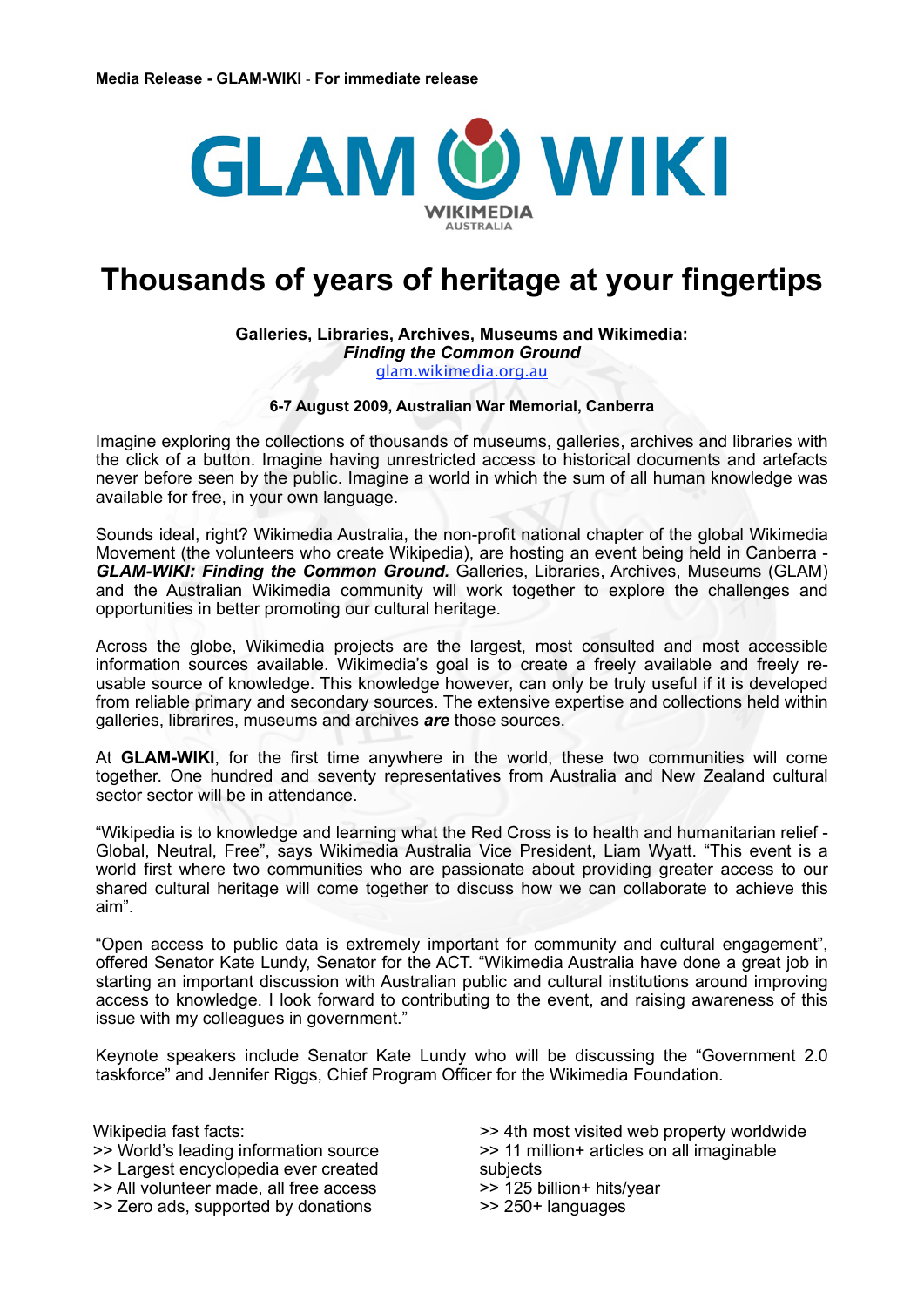#### **For full details visit [glam.wikimedia.org.au](http://wikimedia.org.au/wiki/GLAM) One hundred and seventy representatives from organisations in the Australian and New Zealand cultural sector are attending, including:**

AARNet Australian Centre for the Moving Image ACT Library and Information Service ACT Museums and Galleries Art Gallery of New South Wales Arts Victoria Atlas of Living Australia Australian Council of National Trusts Australian Greens Australian Labor Party Australian Liberal Party Australian Library and Information Association Australian Museum Australian National Botanic Gardens Australian National Herbarium Australian National University Australian Parliamentary Library Australian Policy Online Australian Research Council Australian War Memorial Canberra Museum and Gallery Centre for Media and Communications Law City of Sydney Collections Australia Network Commonwealth Scientific and Industrial Research Organisation (CSIRO) Curriculum Corporation CustomWare Cyberspace Law and Policy Centre Department of Broadband, Communications and the Digital Economy (DBCDE) Department of the Environment, Water, Heritage and the Arts (DEWHA) Dictionary of Sydney DigitalNZ, National Library of New Zealand

Education.au History Trust of South Australia Horsons Bay Libraries International Conservation Services Macquarie University Ministierial Council for Education, Early Childhood Development and Youth Affairs Museum of Australian Democracy Museum Victoria Museums & Galleries NSW Museums Aotearoa Museums Australia Museums Australia (Victoria) National Archives of Australia National Film & Sound Archive National Gallery of Australia National Gallery of Victoria National Library New Zealand National Library of Australia National Museum of Australia National Trust NSW NSW Department of Education and Training Powerhouse Museum Queensland Museum Queensland University of Technology Sovereign Hill Museum State Library of New South Wales State Library of Queensland Swinburne University Toowoomba Regional Council University of Canberra Western Australian Museum

...and Wikimedians from ACT, NSW, QLD, Tas., SA, WA, Germany and the USA.